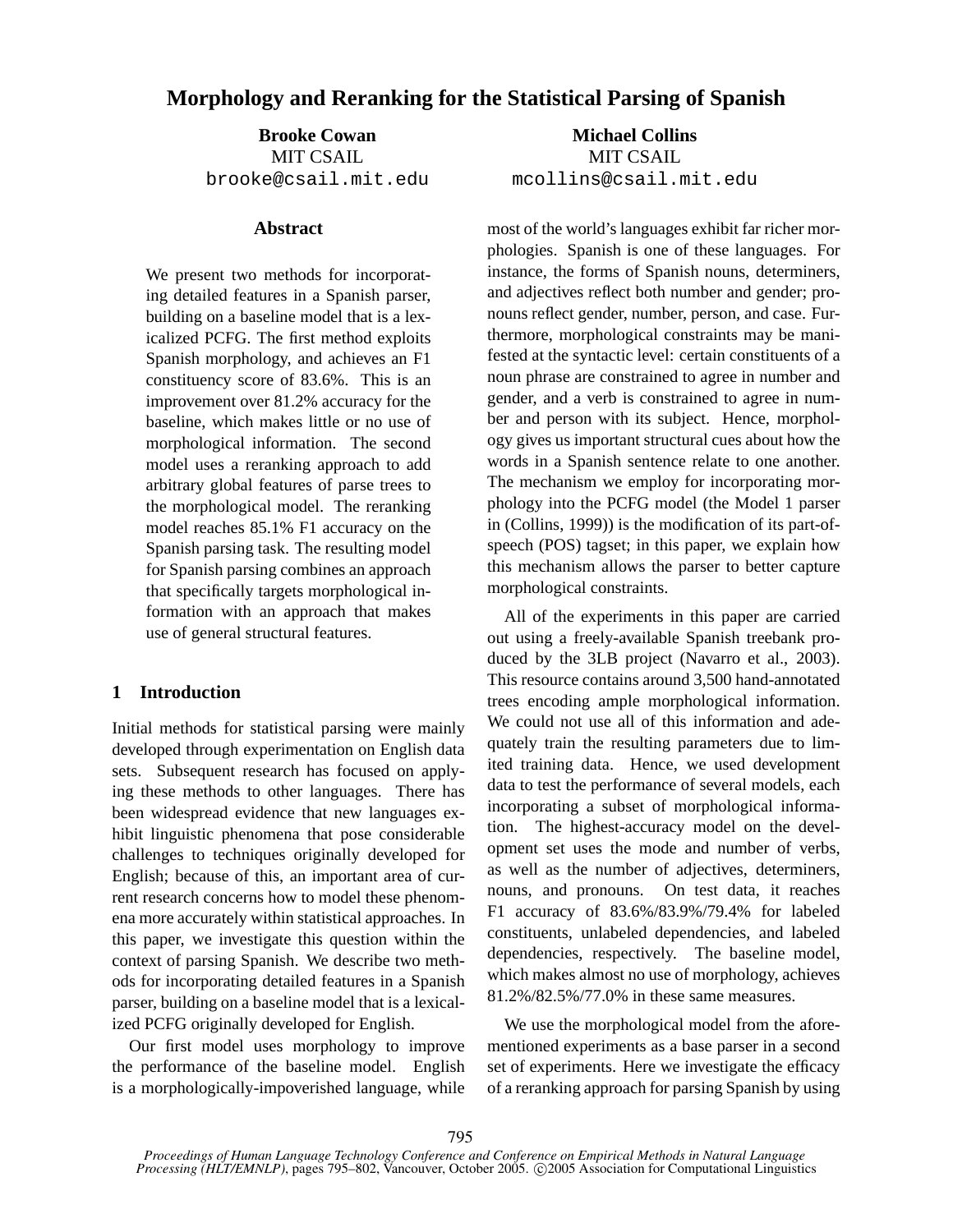arbitrary structural features. Previous work in statistical parsing (Collins and Koo, 2005) has shown that applying reranking techniques to the  $n$ -best output of a base parser can improve parsing performance. Applying an exponentiated gradient reranking algorithm (Bartlett et al., 2004) to the  $n$ -best output of our morphologically-informed Spanish parsing model gives us similar improvements. Using the reranking model combined with the morphological model raises performance to 85.1%/84.7%/80.2% F1 accuracy for labeled constituents, unlabeled dependencies, and labeled dependencies.

## **2 Related Work**

The statistical parsing of English has surpassed 90% accuracy in the precision and recall of labeled constituents (e.g., (Collins, 1999; Charniak and Johnson, 2005)). A recent proliferation of treebanks in various languages has fueled research in the parsing of other languages. For instance, work has been done in Chinese using the Penn Chinese Treebank (Levy and Manning, 2003; Chiang and Bikel, 2002), in Czech using the Prague Dependency Treebank (Collins et al., 1999), in French using the French Treebank (Arun and Keller, 2005), in German using the Negra Treebank (Dubey, 2005; Dubey and Keller, 2003), and in Spanish using the UAM Spanish Treebank (Moreno et al., 2000). The bestreported F1 constituency scores from this work for each language are 79.9% (Chinese (Chiang and Bikel, 2002)), 81.0% (French (Arun and Keller, 2005), 76.2% (German (Dubey, 2005)), and 73.8% (Spanish (Moreno et al., 2000)). The authors in (Collins et al., 1999) describe an approach that gives 80% accuracy in recovering unlabeled dependencies in Czech.<sup>1</sup>

The project that is arguably most akin to the work presented in this paper is that on Spanish parsing (Moreno et al., 2000). However, a direct comparison of scores is complicated by the fact that we have used a different corpus as well as larger training and test sets (2,800- vs. 1,500-sentence training sets, and 700- vs. 40-sentence test sets).

| Category    | <b>Attributes</b>                       |
|-------------|-----------------------------------------|
| Adjective   | gender, number, participle              |
| Determiner  | gender, number, person, possessor       |
| Noun        | gender, number                          |
| Verb        | gender, number, person, mode, tense     |
| Preposition | gender, number, form                    |
| Pronoun     | gender, number, person, case, possessor |

Table 1: A list of the morphological features from which we created our models. For brevity, we only list attributes with at least two values. See (Civit, 2000) for a comprehensive list of the morphological attributes included in the Spanish treebank.

## **3 Models**

This section details our two approaches for adding features to a baseline parsing model. First, we describe how morphological information can be added to a parsing model by modifying the POS tagset. Second, we describe an approach that reranks the  $n$ -best output of the morphologically-rich parser, using arbitrary, general features of the parse trees as additional information.

### **3.1 Adding Morphological Information**

The mechanism we employ for incorporating morphological information is the modification of the POS tagset of a lexicalized  $PCFG^2$  — the Model 1 parser described in (Collins, 1999) (hereafter Model 1). Each POS tagset can be thought of as a particular morphological model or a subset of morphological attributes. Table 1 shows the complete set of morphological features we considered for Spanish. There are 22 morphological features in total in this table; different POS sets can be created by deciding whether or not to include each of these 22 features; hence, there are  $2^{22}$  different morphological models we could have created. For instance, one particular model might capture the modal information of verbs. In this model, there would be six POS tags for verbs (one for each of indicative, subjunctive, imperative, infinitive, gerund, and participle) instead of just one. A model that captured both the number and mode of verbs would have 18 verbal POS tags, assuming three values (singular, plural, and neutral) for the number feature.

**The Effect of the Tagset on Model 1** Modifying the POS tagset allows Model 1 to better distinguish

<sup>&</sup>lt;sup>1</sup>Note that cross-linguistic comparison of results is complicated: in addition to differences in corpus annotation schemes and sizes, there may be significant differences in linguistic characteristics.

<sup>&</sup>lt;sup>2</sup>Hand-crafted head rules are used to lexicalize the trees.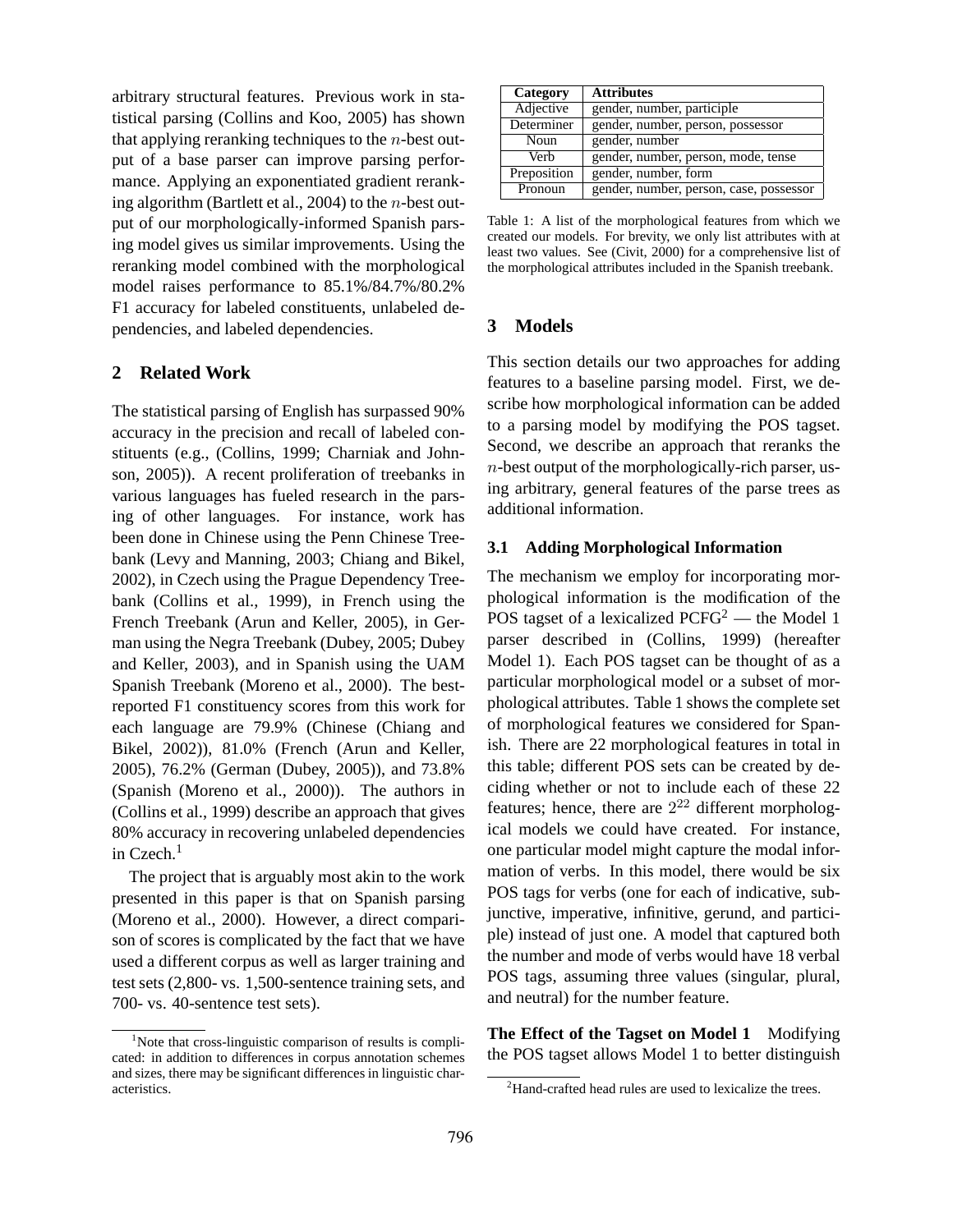

Figure 1: An ungrammatical dependency: the plural noun *gatos* is unlikely to modify the singular verb *corrio´*.

events that are unlikely from those that are likely, on the basis of morphological evidence. An example will help to illustrate this point.

Model 1 relies on statistics conditioned on lexical headwords for practically all parameters in the model. This sensitivity to headwords is achieved by propagating lexical heads and POS tags to the nonterminals in the parse tree. Thus, any statistic based on headwords may also be sensitive to the associated POS tag. For instance, consider the subtree in Figure 1. Note that this structure is ungrammatical because the subject, *gatos* (*cats*), is plural, but the verb, *corrio´* (*ran*), is singular. In Model 1, the probability of generating the noun phrase (NP) with headword *gatos* and headtag noun (n) is defined as follows:<sup>3</sup>

> $P(\text{gatos}, n, NP \mid \text{corrió}, v, S, VP) =$  $P_1(n, NP \mid \text{corri6}, v, S, VP) \times$  $P_2$ (gatos | n, NP, corrió, v, S, VP)

The parser smooths parameter values using backedoff statistics, and in particular smooths statistics based on headwords with coarser statistics based on POS tags alone. This allows the parser to effectively use POS tags as a way of separating different lexical items into subsets or classes depending on their syntactic behavior. In our example, each term is estimated as follows:

$$
P_1(n, NP \mid \text{corrió, v, S, VP}) =
$$
\n
$$
\lambda_{1,1} \hat{P}_{1,1}(n, NP \mid \text{corrió, v, S, VP}) +
$$
\n
$$
\lambda_{1,2} \hat{P}_{1,2}(n, NP \mid v, S, VP) +
$$
\n
$$
\lambda_{1,3} \hat{P}_{1,3}(n, NP \mid S, VP)
$$

and

$$
P_2(\text{gatos} \mid n, \text{NP}, \text{corrió}, \text{v}, \text{S}, \text{VP}) =
$$
\n
$$
\lambda_{2,1} \hat{P}_{2,1}(\text{gatos} \mid n, \text{NP}, \text{corrió}, \text{v}, \text{S}, \text{VP}) +
$$
\n
$$
\lambda_{2,2} \hat{P}_{2,2}(\text{gatos} \mid n, \text{NP}, \text{v}, \text{S}, \text{VP}) +
$$
\n
$$
\lambda_{2,3} \hat{P}_{2,3}(\text{gatos} \mid n)
$$

Here the  $\hat{P}_{i,j}$  terms are maximum likelihood estimates derived directly from counts in the training data. The  $\lambda_{i,j}$  parameters are defined so that  $\lambda_{1,1}+\lambda_{1,2}+\lambda_{1,3}=\lambda_{2,1}+\lambda_{2,2}+\lambda_{2,3}=1$ . They control the relative contribution of each level of back-off to the final estimate.

Note that thus far our example has not included any morphological information in the POS tags. Because of this, we will see that there is a danger of the estimates  $P_1$  and  $P_2$  both being high, in spite of the dependency being ungrammatical.  $P_1$  will be high because all three estimates  $\hat{P}_{1,1}, \hat{P}_{1,2}$  and  $\hat{P}_{1,3}$ will most likely be high. Next, consider  $P_2$ . Of the three estimates  $\hat{P}_{2,1}, \hat{P}_{2,2}$ , and  $\hat{P}_{2,3}$ , only  $\hat{P}_{2,1}$  retains the information that the noun is plural and the verb is singular. Thus  $P_2$  will be sensitive to the morphological clash between *gatos* and *corrió* only if  $\lambda_{2,1}$  is high, reflecting a high level of confidence in the estimate of  $\hat{P}_{2,3}$ . This will only happen if the context  $\langle \text{corri6}, \, v, \, S, \, VP \rangle$  is seen frequently enough for  $\lambda_{2,1}$ to take a high value. This is unlikely, given that this context is quite specific. In summary, the impoverished model can only capture morphological restrictions through lexically-specific estimates based on extremely sparse statistics.

Now consider a model that incorporates morphological information — in particular, number information — in the noun and verb POS tags. *gatos* will have the POS pn, signifying a plural noun; *corrio´* will have the POS sv, signifying a singular verb. All estimates in the previous equations will reflect these POS changes. For example,  $P_1$  will now be estimated as follows:

$$
P_1(\text{pn, NP} \mid \text{corrió, sv, S, VP}) =
$$
\n
$$
\lambda_{1,1} \hat{P}_{1,1}(\text{pn, NP} \mid \text{corrió, sv, S, VP}) +
$$
\n
$$
\lambda_{1,2} \hat{P}_{1,2}(\text{pn, NP} \mid \text{sv, S, VP}) +
$$
\n
$$
\lambda_{1,3} \hat{P}_{1,3}(\text{pn, NP} \mid \text{S, VP})
$$

Note that the two estimates  $\hat{P}_{1,1}$  and  $\hat{P}_{1,2}$  include an (unlikely) dependency between the POS tags pn and sv. Both of these estimates will be 0, assuming that a plural noun is never seen as the subject of a singular verb. At the very least, the context  $\langle sv, \rangle$ S, VP $\rangle$  will be frequent enough for  $\hat{P}_{1,2}$  to be a reliable estimate. The value for  $\lambda_{1,2}$  will therefore be high, leading to a low estimate for  $P_1$ , thus correctly assigning low probability to the ungrammatical de-

<sup>&</sup>lt;sup>3</sup>Note that the parsing model includes other features such as distance which we omit from the parameter definition for the sake of brevity.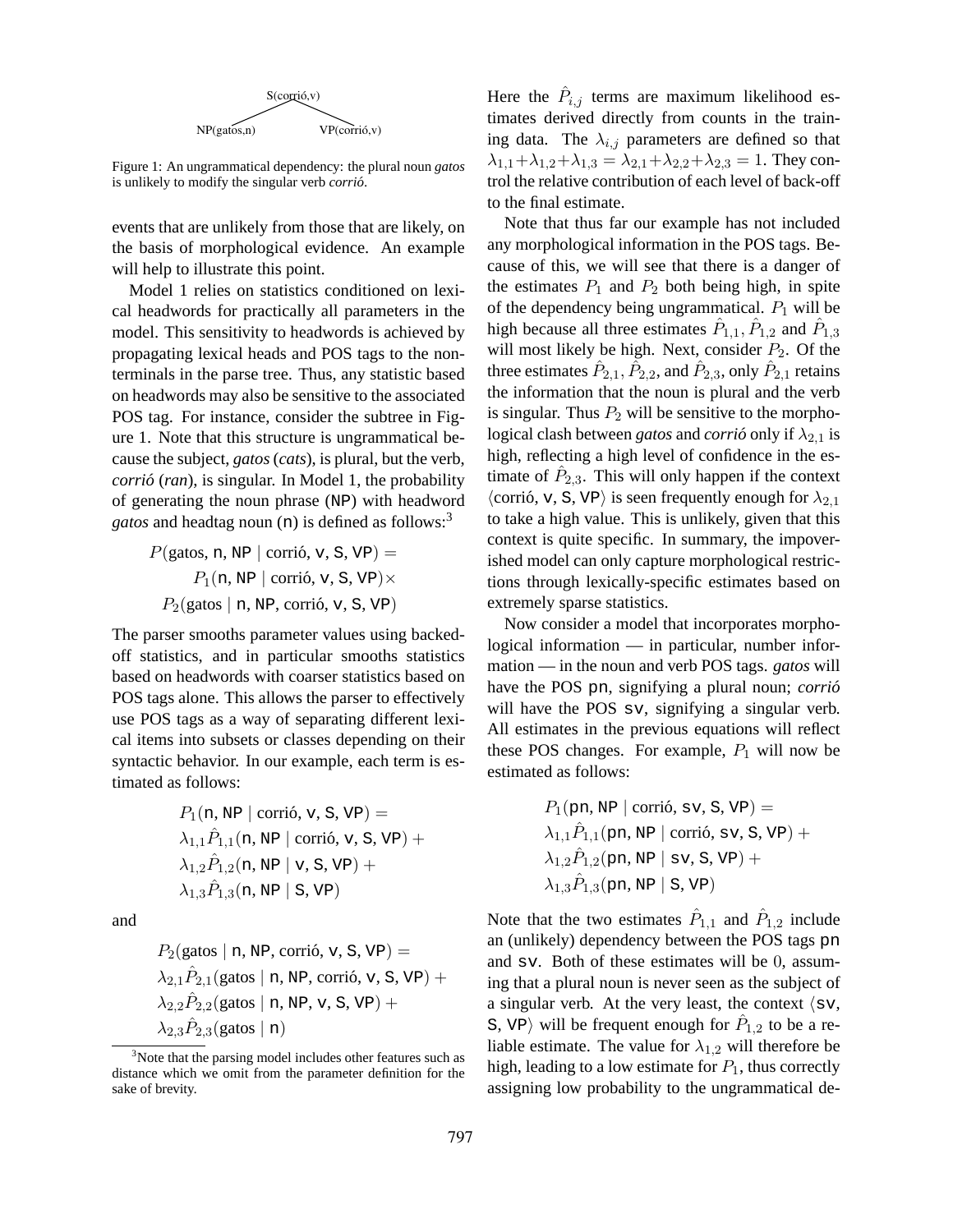pendency. In summary, the morphologically-rich model can make use of non-lexical statistics such as  $\hat{P}_{1,2}(\text{pn}, \text{NP} \mid \text{sv}, \text{S}, \text{VP})$  which contain dependencies between POS tags and which will most likely be estimated reliably by the model.

#### **3.2 The Reranking Model**

In the reranking model, we use an  $n$ -best version of the morphologically-rich parser to generate a number of candidate parse trees for each sentence in training and test data. These parse trees are then represented through a combination of the log probability under the initial model, together with a large number of global features. A reranking model uses the information from these features to derive a new ranking of the  $n$ -best parses, with the hope of improving upon the baseline model. Previous approaches (e.g., (Collins and Koo, 2005)) have used a linear model to combine the log probability under a base parser with arbitrary features derived from parse trees. There are a variety of methods for training the parameters of the model. In this work, we use the algorithm described in (Bartlett et al., 2004), which applies the large-margin training criterion of support vector machines (Cortes and Vapnik, 1995) to the reranking problem.

The motivation for the reranking model is that a wide variety of features, which can essentially be sensitive to arbitrary context in the parse trees, can be incorporated into the model. In our work, we included all features described in (Collins and Koo, 2005). As far as we are aware, this is the first time that a reranking model has been applied to parsing a language other than English. One goal was to investigate whether the improvements seen on English parsing can be carried across to another language. We have found that features in (Collins and Koo, 2005), initially developed for English parsing, also give appreciable gains in accuracy when applied to Spanish.

## **4 Data**

The Spanish 3LB treebank is a freely-available resource with about 3,500 sentence/tree pairs that we have used to train our models. The average sentence length is 28 tokens. The data is taken from 38 complete articles and short texts. Roughly 27%

| <b>Non-Terminal</b> | Significance                |
|---------------------|-----------------------------|
| aq                  | adjective                   |
| CC                  | conjunction                 |
| COORD               | coordinated phrase          |
| ESPEC               | determiner                  |
| GRUP                | base noun phrase            |
| GV                  | verb phrase                 |
| MORF                | <i>impersonal pronoun</i>   |
| p                   | pronoun                     |
| PREP                | base prepositional phrase   |
| <b>RELATIU</b>      | relative pronoun phrase     |
| S                   | adjectival phrase           |
| SN                  | noun phrase                 |
| SP                  | <i>prepositional phrase</i> |
| SADV                | adverbial phrase            |
| S                   | sentence                    |
| sps                 | preposition                 |
|                     | verb                        |

Table 2: The non-terminals and preterminals from the Spanish 3LB corpus used in this paper.

of the texts are news articles, 27% scientific articles, 14% narrative, 11% commentary, 11% sports articles, 6% essays, and 5% articles from weekly magazines. The trees contain information about both constituency structure and syntactic functions.

#### **4.1 Preprocessing**

It is well-known that tree representation influences parsing performance (Johnson, 1998). Prior to training our models, we made some systematic modifications to the corpus trees in an effort to make it easier for Model 1 to represent the linguistic phenomena present in the trees. For the convenience of the reader, Table 2 gives a key to the non-terminal labels in the 3LB treebank that are used in this section and the remainder of the paper.

**Relative and Subordinate Clauses** Cases of relative and subordinate clauses appearing in the corpus trees have the basic structure of the example in Figure 2a. Figure 2b shows the modifications we impose on such structures. The modified structure has the advantage that the SBAR selects the CP node as its head, making the relative pronoun *que* the headword for the root of the subtree. This change allows, for example, better modeling of verbs that select for particular complementizers. In addition, the new subtree rooted at the S node now looks like a toplevel sentence, making sentence types more uniform in structure and easier to model statistically. Additionally, the new structure differentiates phrases em-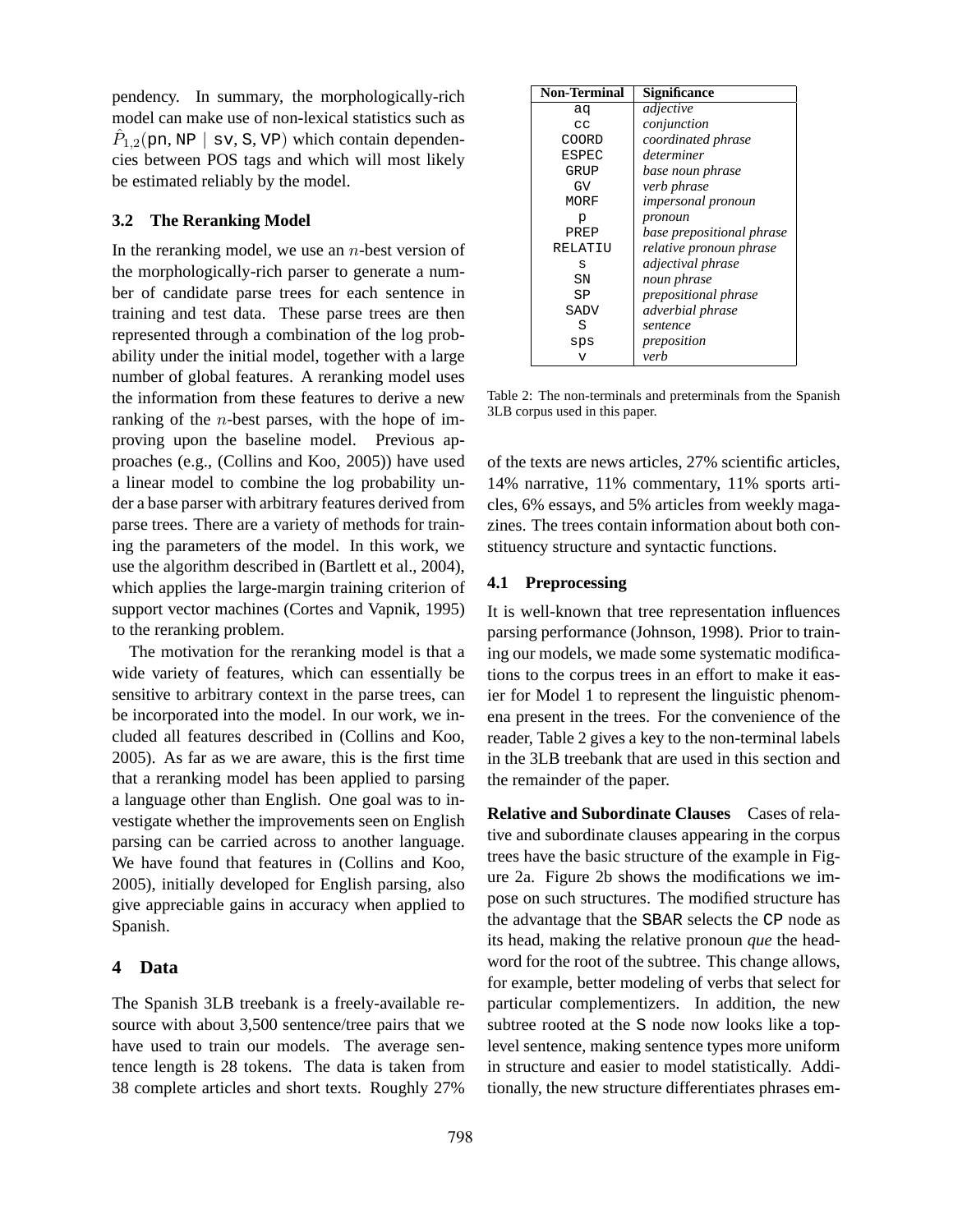

Figure 2: Figure (a) is the original structure from the 3LB treebank for the phrase *a quien todos consideraban* or *whom everyone considered*. We transform structures like (a) into (b) by inserting SBAR and CP nodes, and by marking all non-terminals below the CP with a -CP tag.

bedded in the complementizers of SBARs from those used in other contexts, allowing relative pronouns like *quien* in Figure 2 to surface as lexical headwords when embedded in larger phrases beneath the CP node.<sup>4</sup>

**Coordination** In the treebank, coordinated constituents and their coordinating conjunction are placed as sister nodes in a flat structure. We enhance the structure of such subtrees, as in Figure 3. Our structure helps to rule out unlikely phrases such as *cats and dogs and*; the model trained with the original treebank structures will assign non-zero probability to ill-formed structures such as these.

### **5 Experiments**

Our models were trained using a training set consisting of 80% of the data (2,801 sentence/tree pairs, 75,372 words) available to us in the 3LB treebank. We reserved the remaining 20% (692 sentences, 19,343 words) to use as unseen data in a test set. We selected these subsets with two criteria in mind: first, respecting the boundaries of the texts by placing articles in their entirety into either one subset or the other; and second, maintaining, in each subset, the same proportion of genres found in the original set of trees. During development, we used a cross-



Figure 3: In the 3LB corpus, phrases involving coordination, are represented with a flat structure as in (a). For coordination involving a non-terminal  $X$  ( $X = s$  in the example), we insert new nodes  $X$ -CC1 and  $X$ -CC2 to form the structure in (b).

validation approach on the training set to test different models. We divided the 2,800 training data trees into 14 different development data sets, where each of these data sets consisted of 2,600 training sentences and 200 development sentences. We took the average over the results of the 14 splits to gauge the effectiveness of the model being tested.

To evaluate our models, we considered the recovery of labeled and unlabeled dependencies as well as labeled constituents. Unlabeled dependencies capture how the words in a sentence depend on one another. Formally, they are tuples {*headchild index*, *modifier index*, where the indices indicate position in the sentence. Labeled dependencies include the labels of the modifier, headchild, and parent nonterminals as well. The root of the tree has a special dependency: {*head index*} in the unlabeled case and {*TOP*, *headchild index*, *root non-terminal*} in the labeled case. The labeled constituents in a tree are all of the non-terminals and, for each, the positions of the words it spans. We use the standard definitions of precision, recall, and F-measure.<sup>5</sup>

<sup>&</sup>lt;sup>4</sup>This is achieved through our head rules.

<sup>&</sup>lt;sup>5</sup>When extracting dependencies, we replaced all nonpunctuation POS labels with a generic label *TAG* to avoid conflating tagging errors with dependency errors. We also included the structural changes that we imposed during preprocessing. Results for constituent precision and recall were computed after we restored the trees to the original treebank structure.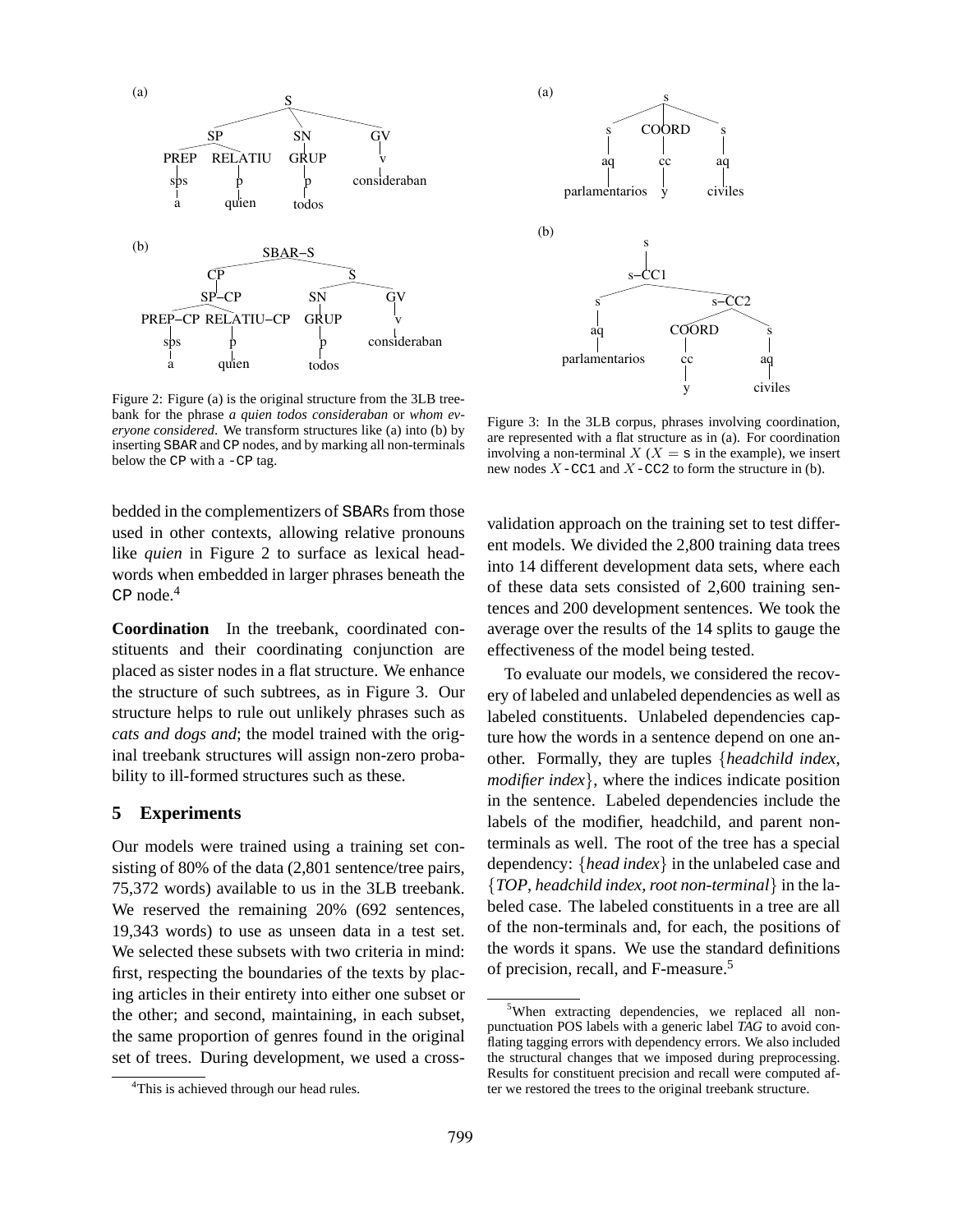|                 |                                       | <b>Unlabeled Dep</b><br><b>Labeled Dep</b> |            |                 | <b>Labeled Const</b> |                         |      |                          |            |
|-----------------|---------------------------------------|--------------------------------------------|------------|-----------------|----------------------|-------------------------|------|--------------------------|------------|
|                 |                                       |                                            |            |                 |                      | $\overline{<=}70$ words |      | $\overline{z}$ =40 Words |            |
|                 | Model                                 | <b>Prec/Rec</b>                            | Gain       | <b>Prec/Rec</b> | Gain                 | Prec                    | Rec  | Prec                     | <b>Rec</b> |
| $\mathbf{I}$    | <b>Baseline</b>                       | 76.0                                       |            | 82.1            |                      | 81.6                    | 80.4 | 82.6                     | 81.4       |
| 2               | n(P,N,V)                              | 78.4                                       | 2.4        | 83.6            | 1.5                  | 83.1                    | 82.5 | 84.1                     | 83.4       |
| 3               | n(A, D, N, P, V)                      | 78.2                                       | 2.2        | 83.5            | 1.4                  | 83.3                    | 82.4 | 84.2                     | 83.3       |
| 4               | n(V)                                  | 77.8                                       | 1.8        | 82.9            | 0.8                  | 82.3                    | 81.6 | 83.1                     | 82.2       |
| 5               | m(V)                                  | 78.4                                       | 2.4        | 83.1            | 1.0                  | 82.8                    | 82.0 | 83.8                     | 82.9       |
| 6               | t(V)                                  | 77.6                                       | 1.6        | 82.7            | 0.6                  | 82.4                    | 81.4 | 83.2                     | 82.3       |
| 7               | p(V)                                  | 78.1                                       | 2.1        | 83.3            | 1.2                  | 82.9                    | 82.0 | 83.8                     | 82.8       |
| 8               | g(V)                                  | 76.3                                       | 0.3        | 82.2            | 0.1                  | 81.6                    | 80.6 | 82.7                     | 81.7       |
| 9               | $n(A, D, N, V, P) + m(V)$             | 79.0                                       | <b>3.0</b> | 84.0            | $\overline{1.9}$     | 83.9                    | 83.2 | 84.7                     | 84.1       |
| 10              | $n(P,N,V)+m(V)$                       | 78.9                                       | 2.9        | 83.7/83.8       | 1.6/1.7              | 83.6                    | 82.8 | 84.6                     | 83.7       |
| 11              | $n(A, D, N, V, P) + m(V) + p(V)$      | 78.7                                       | 2.7        | 83.6            | 1.5                  | 83.6                    | 82.9 | 84.4                     | 83.8       |
| $\overline{12}$ | $n(A, D, N, V, P) + p(V)$             | 78.4                                       | 2.4        | 83.5/83.6       | 1.4/1.5              | 83.3                    | 82.6 | 84.2                     | 83.5       |
| 13              | $n(A, D, N, V, P) + g(A, D, N, V, P)$ | 78.1                                       | 2.1        | 83.2            | 1.1                  | 83.1                    | 82.5 | 83.9                     | 83.4       |

Table 3: Results after training morphological models during development. When precision and recall differ in labeled or unlabeled dependencies, both scores are shown. Row 1 shows results on a baseline model containing almost no morphological information. The subsequent rows represent a subset of the models with which we experimented: n(P,N,V) uses number for pronouns, nouns, and verbs;  $n(A, D, N, P, V)$  uses number for adjectives, determiners, nouns, pronouns, and verbs; n(V) uses number for verbs; m(V) uses mode for verbs;  $t(V)$  uses tense for verbs;  $p(V)$  uses person for verbs;  $g(V)$  uses gender for verbs; the models in rows 9–12 are combinations of these models, and in row 13, n(A,D,N,V,P) combines with g(A,D,N,V,P), which uses gender for adjectives, determiners, nouns, verbs, and pronouns. The results of the best-performing model are in bold.

|   |                           | <b>Labeled Dep</b> | <b>Unlabeled Dep</b> | <b>Labeled Const</b>  |      |                       |      |
|---|---------------------------|--------------------|----------------------|-----------------------|------|-----------------------|------|
|   |                           |                    |                      | $\epsilon = 70$ words |      | $\epsilon = 40$ Words |      |
|   | Model                     | <b>Prec/Rec</b>    | <b>Prec/Rec</b>      | Prec                  | Rec  | Prec                  | Rec  |
|   | <b>Baseline</b>           | 77.0               | 82.5                 | 81.7                  | 80.8 | 83.1                  | 82.0 |
|   | $n(A, D, N, V, P) + m(V)$ | 79.4               | 83.9                 | 83.9                  | 83.4 | 85.1                  | 84.4 |
| 2 | <b>RERANK</b>             | 80.2               | 84.7                 | 85.2                  | 85.0 | 86.3                  | 85.9 |

Table 4: Results after running the morphological and reranking models on test data. Row 1 is our baseline model. Row 2 is the morphological model that scored highest during development. Row 3 gives the accuracy of the reranking approach, when applied to n-best output from the model in Row 2.

#### **5.1 The Effects of Morphology**

In our first experiments, we trained over 50 models, incorporating different morphological information into each in the way described in Section 3.1. Prior to running the parsers, we trained the POS tagger described in (Collins, 2002). The output from the tagger was used to assign a POS label for unknown words. We only attempted to parse sentences under 70 words in length.

Table 3 describes some of the models we tried during development and gives results for each. Our baseline model, which we used to evaluate the effects of using morphology, was Model 1 (Collins, 1999) with a simple POS tagset containing almost no morphological information. The morphological models we show are meant to be representative of both the highest-scoring models and the performance of various morphological features. For instance, we found that, in general, gender had only a slight impact on the performance of the parser. Note that gender is not a morphological attribute of Spanish verbs, and that the inclusion of verbal features, particularly number, mode, and person, generated the strongest-performing models in our experiments.

Table 4 shows the results of running two models on the test set: the baseline model and the bestperforming morphological model from the development stage. This model uses the number and mode of verbs, as well as the number of adjectives, determiners, nouns, and pronouns.

The results in Tables 3 and 4 show that adding some amount of morphological information to a parsing model is beneficial. We found, however, that adding more information does not always lead to improved performance (see, for example, rows 11 and 13 in Table 3). Presumably this is because the tagset grows too large.

Table 5 takes a closer look at the performance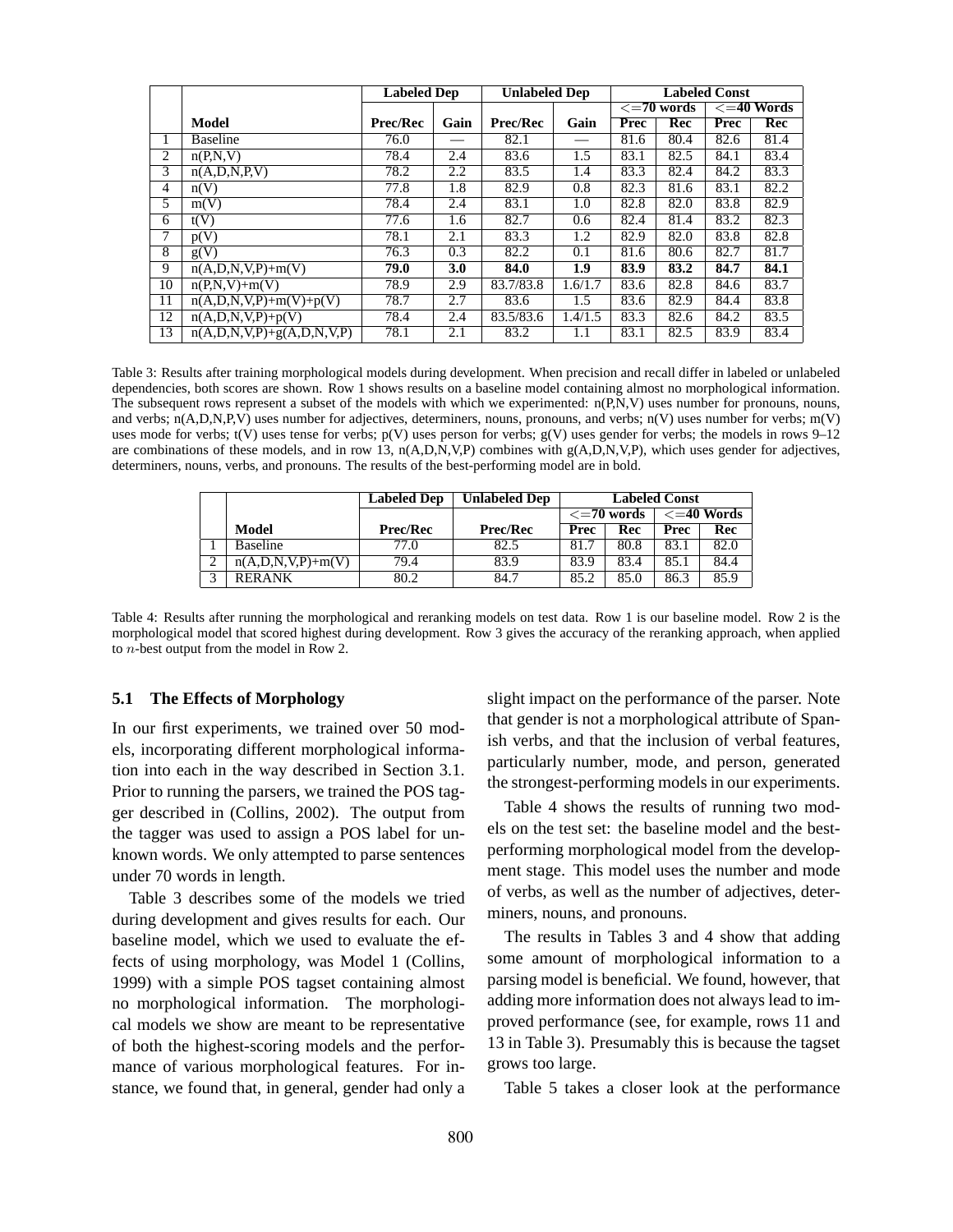of the best-performing morphological model in the recovery of particular labeled dependencies. The breakdown shows the top 15 dependencies in the gold-standard trees across the entire training set. Collectively, these dependencies represent around 72% of the dependencies seen in this data.

We see an extraordinary gain in the recovery of some of these dependencies when we add morphological information. Among these are the two involving postmodifiers to verbs. When examining the output of the morphological model, we found that much of this gain is due to the fact that there are two non-terminal labels used in the treebank that specify modal information of verbs they dominate (infinitivals and gerunds): with insufficient morphological information, the baseline parser was unable to distinguish regular verb phrases from these more specific verb phrases.

Some dependencies are particularly difficult for the parser, such as that in which SBAR modifies a noun ( $\{GRUP$  TAG SBAR R $\}$ ). We found that around 20% of cases of this type in the training set involve structures like *el proceso de negociones que* (in English *the process of negotiation that*). This type of structure is inherently difficult to disambiguate. In Spanish, such structures may be more common than in English, since phrases involving nominal modifiers to nouns, like *negotiation process*, are always formed as  $noun + de + noun$ .

## **5.2 Experiments with Reranking**

In the reranking experiments, we follow the procedure described in (Collins and Koo, 2005) for creation of a training set with  $n$ -best parses for each sentence. This method involves jack-knifing the data: the training set of 2,800 sentences was parsed in 200-sentence chunks by an *n*-best morphological parser trained on the remaining 2,600 sentences. This ensured that each sentence in the training data had n-best output from a baseline model that was not trained on that sentence. We used the optimal morphological model  $(n(A, D, N, V, P) + m(V))$  to generate the n-best lists, and we used the feature set described in (Collins and Koo, 2005). The test results are given in Table 4.<sup>6</sup>

| <b>Dependency</b>      | Count      | Model           | Prec/Rec  |
|------------------------|------------|-----------------|-----------|
| Determiner modifier    | 9680       | BL              | 95.0/95.4 |
| SN GRUP ESPECL         | $(15.5\%)$ | М               | 95.4/95.7 |
| Complement of SP       | 9052       | BL.             | 92.4/92.9 |
| SP PREP SNR            | $(14.5\%)$ | М               | 93.2/93.9 |
| SP modifier to noun    | 4500       | $\overline{BL}$ | 83.9/78.1 |
| GRUP TAG SPR           | $(7.2\%)$  | М               | 82.9/79.9 |
| Subject                | 3106       | BL              | 77.7/86.1 |
| S GV SNL               | $(5.0\%)$  | М               | 83.1/87.5 |
| Sentential head        | 2758       | BL              | 75.0/75.0 |
| TOP S                  | $(4.4\%)$  | М               | 79.7/79.7 |
| S modifier under SBAR  | 2728       | BL              | 83.3/82.1 |
| SBAR CP SR             | $(4.4\%)$  | М               | 86.0/84.7 |
| SP modifier to verb    | 2685       | $\overline{BL}$ | 62.4/78.8 |
| S GV SPR               | $(4.3\%)$  | М               | 72.6/82.5 |
| SN modifier to verb    | 2677       | $\overline{BL}$ | 71.6/75.6 |
| S GV SNR               | $(4.3\%)$  | М               | 81.0/83.0 |
| Adjective postmodifier | 2522       | $\overline{BL}$ | 76.3/83.6 |
| GRUP TAG s R           | $(4.0\%)$  | М               | 76.4/83.5 |
| Adjective premodifier  | 980        | BL              | 79.2/80.0 |
| GRUP TAG sL            | $(1.6\%)$  | М               | 80.1/79.3 |
| SBAR modifier to noun  | 928        | BL              | 62.2/60.6 |
| GRUP TAG SBAR R        | $(1.4\%)$  | М               | 61.3/60.8 |
| Coordination           | 895        | BL.             | 65.2/72.7 |
| S-CC2 S coord L        | $(1.4\%)$  | М               | 66.7/74.2 |
| Coordination           | 870        | $\overline{BL}$ | 52.4/56.1 |
| $S-CC1$ $S-CC2$ $SL$   | $(1.4\%)$  | М               | 60.3/63.6 |
| Impersonal pronoun     | 804        | BL              | 93.3/96.4 |
| S GV MORF L            | $(1.3\%)$  | М               | 92.0/95.6 |
| SN modifier to noun    | 736        | $B\overline{L}$ | 47.3/39.5 |
| GRUP TAG SNR           | $(1.2\%)$  | M               | 51.7/50.8 |

Table 5: Labeled dependency accuracy for the top 15 dependencies (representing around 72% of all dependencies) in the gold-standard trees across all training data. The first column shows the type and subtype, where the subtype is specified as the 4-tuple {*parent non-terminal*, *head non-terminal*, *modifier non-terminal*, *direction*}; the second column shows the count for that subtype and the percent of the total that it represents (where the total is 62,372) . The model BL is the baseline, and M is the morphological model  $n(A, D, N, V, P) + m(V)$ .

#### **5.3 Statistical Significance**

We tested the significance of the labeled precision and recall results in Table 4 using the sign test. When applying the sign test, for each sentence in the test data we calculate the sentence-level F1 constituent score for the two parses being compared. This indicates whether one model performs better on that sentence than the other model, or whether the two models perform equally well, information used by the sign test. All differences were found to be statistically significant at the level  $p = 0.01$ .<sup>7</sup>

 $6$ Note that we also created development sets for development of the reranking approach, and for cross-validation of the single parameter  $C$  in approach of (Bartlett et al., 2004).

 $7$ When comparing the baseline model to the morphological model on the 692 test sentences, F1 scores improved on 314 sentences, and became worse on 164 sentences. When comparing the baseline model to the reranked model, 358/157 sen-